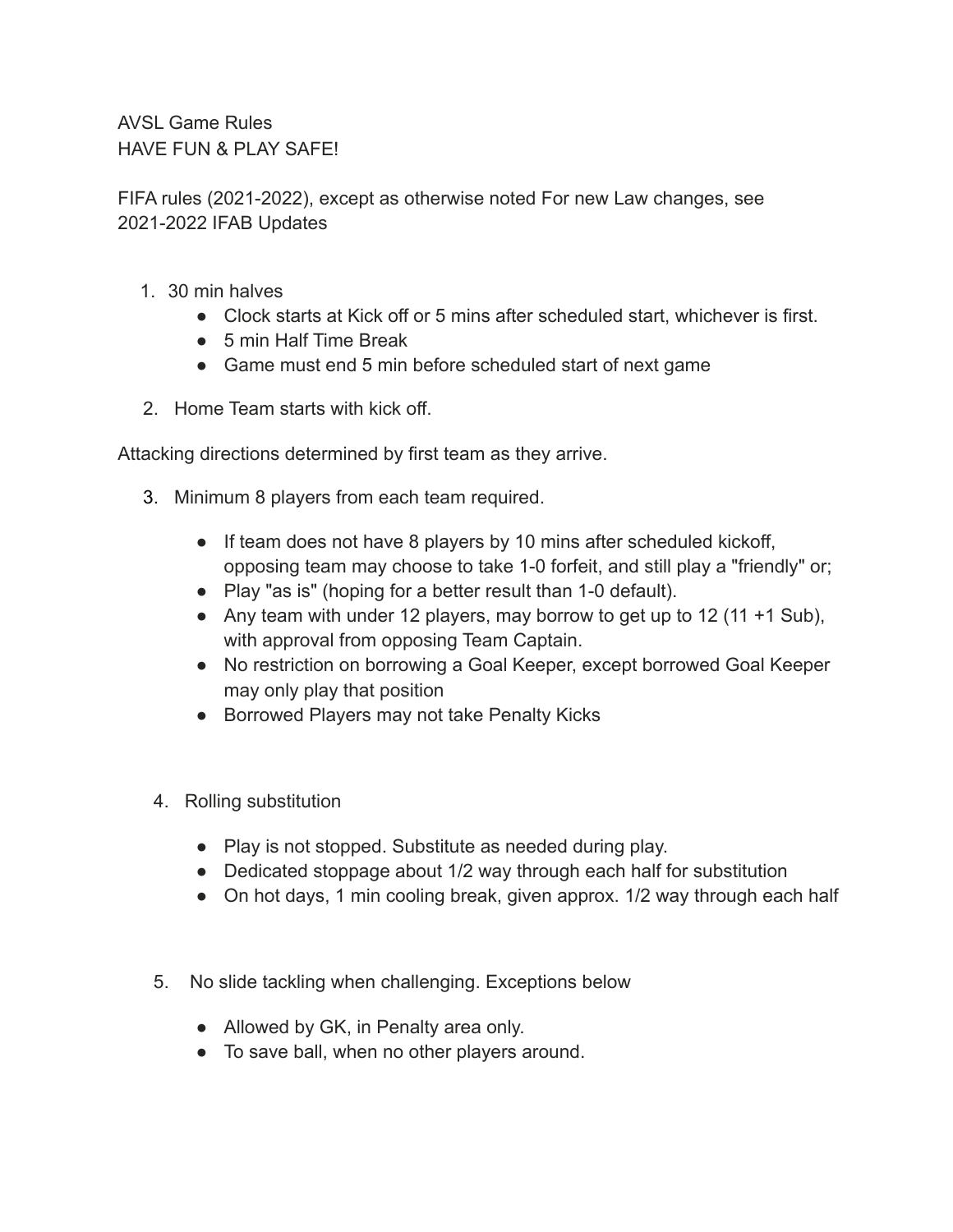- 6. No charging the Goal Keeper in Penalty Area (automatic yellow).
	- 50/50 Ball in Penalty Area with GK, is automatically GK's ball.
	- Attacker with possession of ball, within playing distance of ball is not 50/50.
- 7. No forceful charging of players.
- 8. Number of Female players versus Male players on the field is not restricted.
- 9. No Male to Female charges.
	- Applies outside Female player's attacking penalty area only.
	- May challenge for ball with feet only.
- 10. No arguing with Referee (automatic yellow)
	- Team Captain may respectfully talk with Referee(s) only
- 11. No profane or vulgar language.

12. 13 weeks of Regular play, followed by 3 weeks of Bracketed PLayoffs. All teams play all 17 weeks.

- 13. Playoff Games, Weeks 14-17, All teams play each week.
	- Coin toss decides kickoff and directions
	- If game is tied or becomes tied within 5 mins of end of game, game is stopped and we proceed directly and immediately to Kicks from the Mark
	- No Borrowed players may participate in Kicks from the Mark
	- Only team players on field when games goes to Kicks, may participate in Kicks from the Mark.
	- Determination in Kicks from the Mark is standard procedure until there is a winner: 5v5, then 1v1 if necessary.
	- Borrowed players only at the discression of opposing team Manager/Captain, and Referee notified. Opposing players may not then be revoked, except by arrival of regualr team players.
	- No restriction on borrowing of Goal Keepers, except that they may only play a Goal Keeper position

**\* \* \* \* AVSL Spring 2022 PLAYOFFS: 4 rounds, weeks 14-17 \* \* \* \***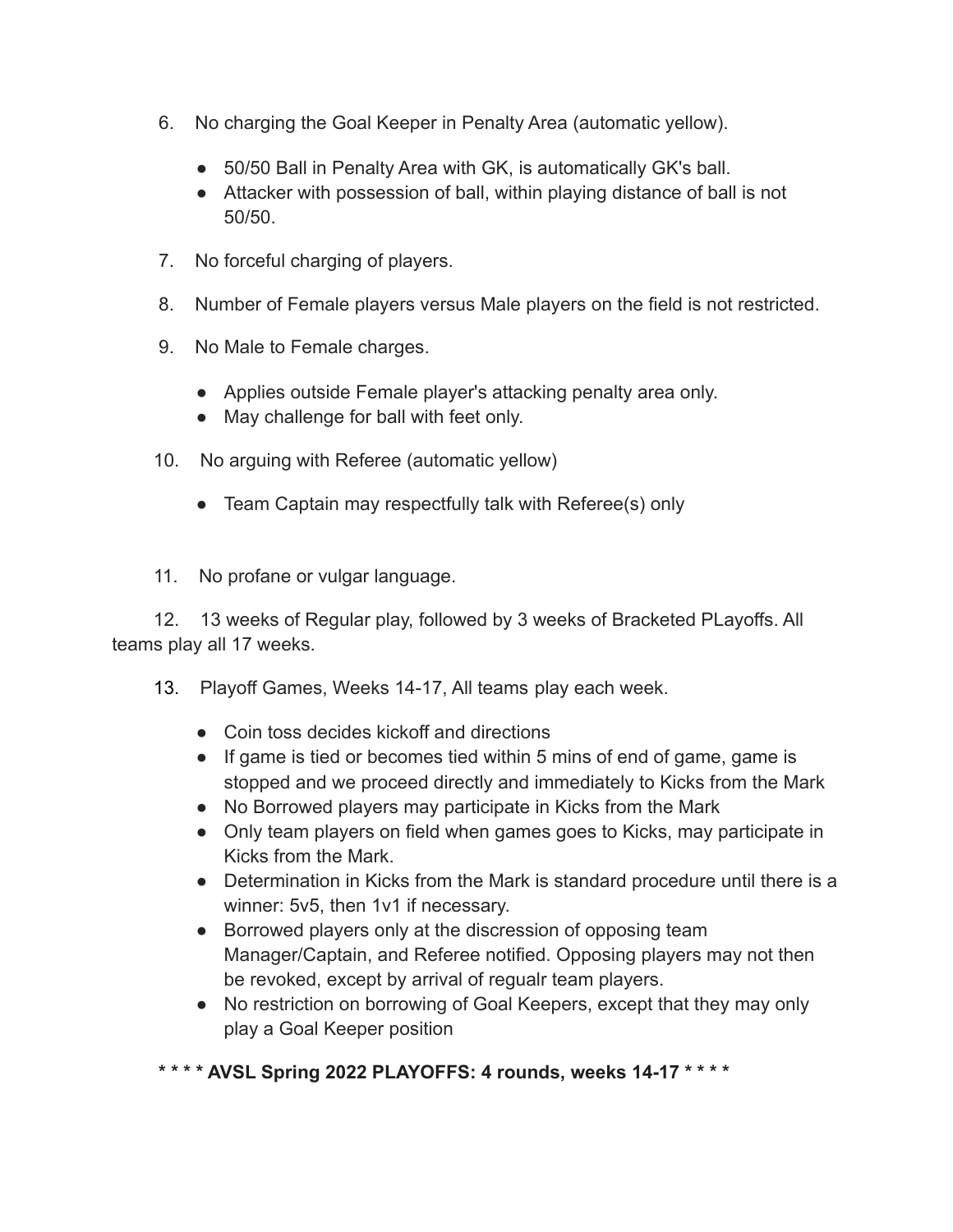## Rounds 1 & 2, Weeks 14 & 15. Used to determine final 2 weeks of bracketing

3 point system. 3 for a win, 1 for a tie, 0 for a loss.

Top 3 teams (ranked 1, 2, 3) are seeded with 2 bonus points each to start.

Middle 4 teams (ranked 4, 5, 6, 7) are seeded 1 bonus point each to start.

Bottom three (ranked 8, 9, 10) get no bonus points.

The extra seeding points awarded to higher teams insure they have a higher likelihood of advancing into championship bracket with a 1-0-1 record in the first 2 weeks, while essentially guaranteeing that any team with 2 wins will also advance.

Goal Differential up to 5 goals/game will be used as tie breaker, if still tied, then initial seeding overrides.

Highest seeded teams (1-4) will only play lower seeded (5-10) teams.

During the game when #4 and #5 seeded teams play, there must be a winner. This avoids a tied game, where both potential championship teams could be eliminated.

Rounds 3 & 4 Weeks 16 & 17, are bracket play, no tied games. Tiebreaker rules for playoffs apply

Top 4 teams after rounds 1 & 2 advance to normal seeded Championship round, "Get the Pitcher Ready" bracket, to determine 1st-4th place

Bottom 6 move to "Almost Made it" bracket, to determine 5th-10th places. Goal differentials matter in this bracket, to determine 5th v 6th, 7th v 8th, 9th v 10th brackets.

Good luck everyone! It's been a great season so far!

Yellow card offender must leave field for 5 minutes